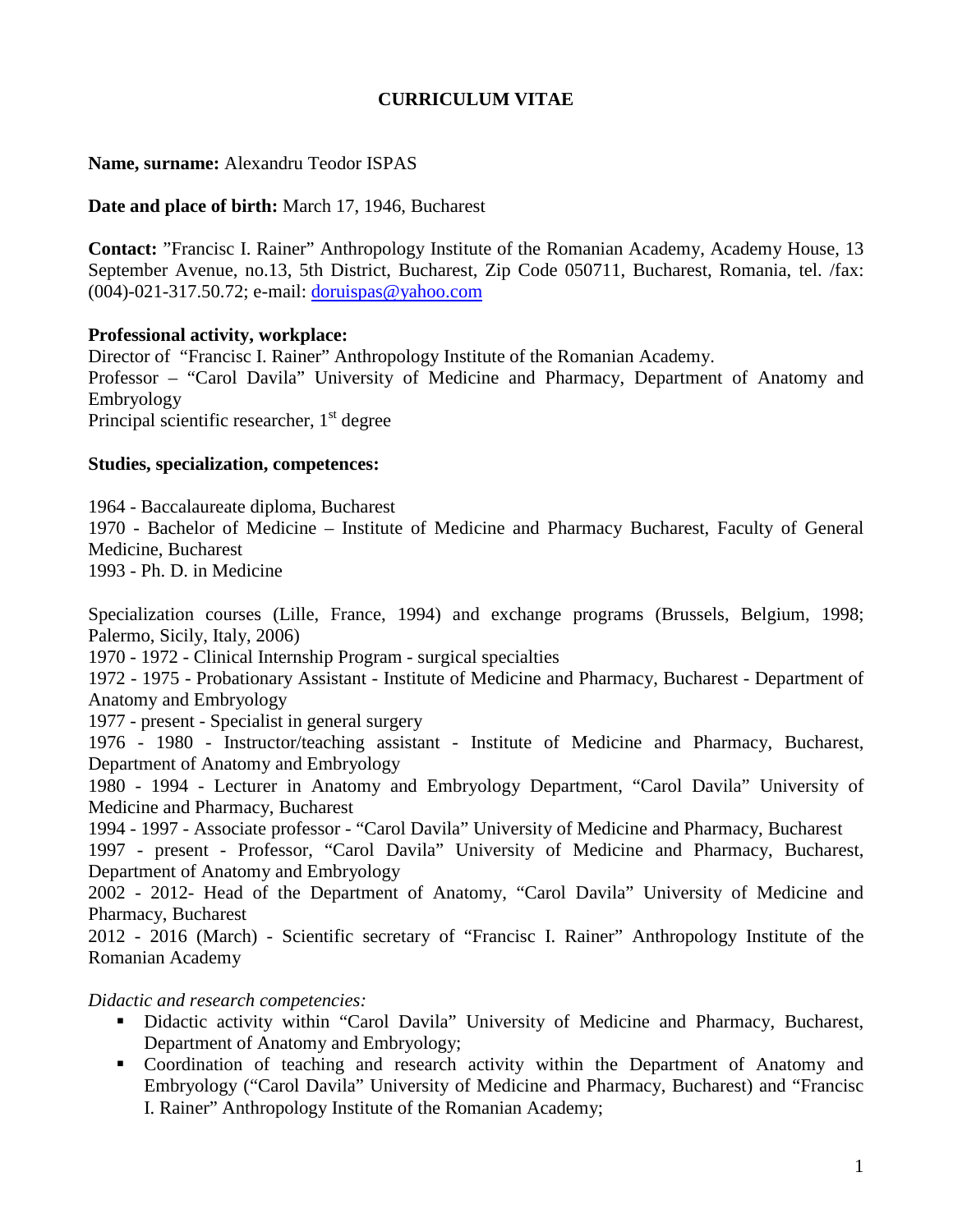- PhD supervisor in "Medical science" (since 2002) and doctoral thesis reviewer in the disciplines of anatomy and anthropology.
- Member of the Doctoral Committee, "Carol Davila" Faculty of Medicine and Pharmacy, Bucharest (2000-2004), Chairman of the Doctoral Committee (2011-2012).

*Organisational / managerial skills* gained as:

- Head of the Department of Anatomy, "Carol Davila" Faculty of Medicine and Pharmacy, Bucharest
- Member of the admission committee, "Carol Davila" Faculty of Medicine and Pharmacy, Bucharest
- Member of the Academic Board and Senate of "Carol Davila" Faculty of Medicine and Pharmacy, Bucharest
- Scientific Secretary of the Council of the Faculty of Medicine (1992-1994)
- Vice-dean of the Faculty of Medicine (1994-2000)
- Chancellor of the Senate, "Carol Davila" Faculty of Medicine and Pharmacy, Bucharest (2000- 2004)
- Secretary of the Medical Committee of the Romanian National Council of Academic Evaluation and Accreditation of Higher Education Institutions (1994 -2006)
- Member of the High Committee for Attesting Diplomas and Doctoral Studies, National Council for Attesting Diplomas and University Titles, Romanian Ministry of Education and Scientific Research (since 2006)
- Member of the Health and Safety at Work Committee, "Carol Davila" Faculty of Medicine and Pharmacy
- Head and member of competition commissions for teaching positions in Bucharest and around the country
- Expert Type A The Sectoral Operational Programme Human Resources Development (SOP HRD) 2007 - 2013, PRIORITY AXIS 1 – Education and training in support for growth and development of knowledge based society. Title: European Funding for Doctoral Studies (FEST)
- Member of the Union of the Societies of Medical Sciences from Romania, Department of Morphology – (since  $1972$ )
- Member of the Society of Anatomists in the Balkans and Black Sea riparian countries (since 1972)
- Member of the German Anatomy Society / Anatomische Geselschaft (since 1993)
- Honorary member of the Italian Society of Anatomy and Histology
- Founder member (1994), vice-president (2000-2008) and president (2008-2010) of the Romanian Society of Anatomy
- Founder member of the Academic Society of Anthropology.
- Member of the Editorial board Romanian Journal of Functional and Clinical, Macro- and Microscopical Anatomy and of Anthropology
- Member of the Editorial board The British Medical Journal Romanian version (The BMJRo)
- Member of the Editorial board Scientific medical journal "Medical Courier", Chişinău, Republic of Moldova
- Organizer of numerous national and international symposiums, conferences and congresses.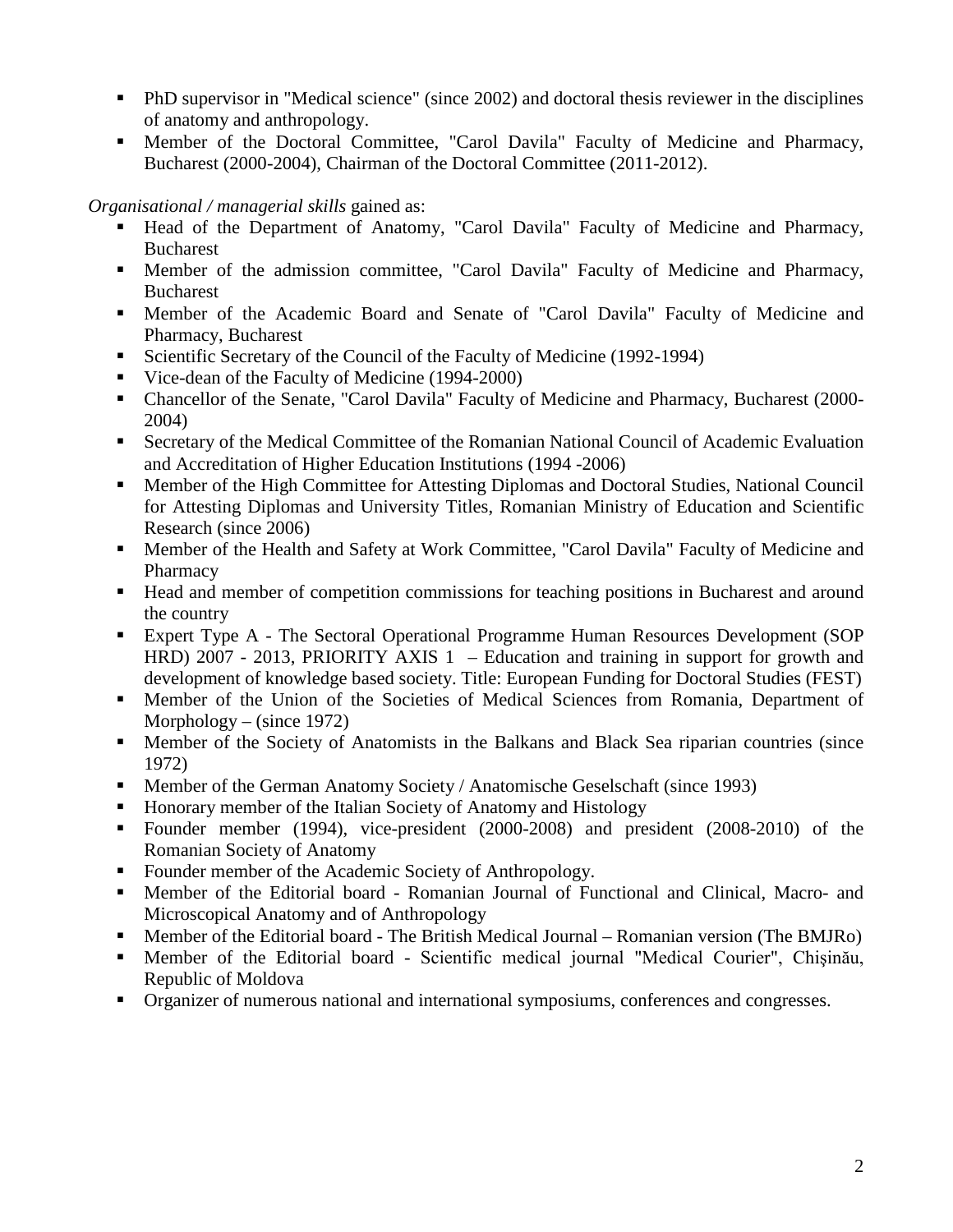### **Awards and Distinctions:**

- Decorated by the Romanian President with the National Order For Merit in Knight Grade, Official Gazette, Part I Nr. 911 / 14.12.2002
- Honorary Professor of the Faculty of Medicine, "Ovidius" University, Constanta City.
- Diploma of Excellence for contributing to edification and development of "C. I. Parhon" Institute of Endocrinology (2001)
- Diploma of Excellence granted by the Romanian Society of Anatomy for accomplishments over entire career in the field of anatomy (in 2003, 2009 and 2014).
- Diploma of Excellence granted by the Romanian College of Physicians (2014) for outstanding merits in activity.
- Medalia de aur 100 de ani de la Marea Unire în baza Hotărârii Senatului Universității de Vest ,,Vasile Goldiș" din Arad din 17.09. 2018.

#### **Projects:**

- Director in Educational Partnerships Project, Şcoala şi antropologia colaborare pentru o societate armonioasă, Educational Partnerships Project and Şcoala cu clasele I-VIII Nr. 178, Bucureşti, din 2009. - Expert tip A in: Programul Operațional Sectorial Dezvoltarea Resurslor Umane 2007 – 2013. Axa prioritară Educația și formarea profesională în sprijinul creșterii economice și dezvoltării societății bazate pe cunoaștere.

Titlul proiectului: Finanțare European pentru Studii Doctorale (FEST) - Expert PROJECT POSDRU in: Programul Operațional Sectorial Dezvoltarea Resurslor Umane 2007 – 2013. Axa prioritară 1 Educația și formarea profesională în sprijinul creșterii economice și dezvoltării societății bazate pe cunoaștere. Titlul proiectului: Cercetare avansată prin programe post-doctorale în științe fundamentale și clinice medicale (POSTDRU). Beneficiar UMF "C.Davila" București.

- Tutor PROJECT POSDRU in: Programul Operațional Sectorial Dezvoltarea Resurslor Umane 2007 – 2013. Axa prioritară 1 Educația și formarea profesională în sprijinul creșterii economice și dezvoltării societății bazate pe cunoaștere. Domeniul de cercetare postdoctorat "Cercetări clinice și fundamentale în transplantul de organe și țesuturi". Tema: Transplantul de măduvă osoasă hematogenă vascularizată folosind tehnici microchirurgicale ca alternativă terapeutică la transplantul convențional de măduvă". Titlul proiectului: Cercetare avansată prin programe post-doctorale în științe fundamentale și clinice medicale (POSTDRU) Beneficiar – UMfF din Tg.Mureș.

## **SCIENTIFIC ACTIVITIES**

#### **Books - textbooks**

- *1.* V. Ranga, C. Zaharia, V. Panaitescu, **Alex. T. Ispas,** *Human Anatomy, vol.1-2 – The limbs (Anatomia omului, vol.1-2 – Membrele)*, Litografia IMF, 1975, 1980.
- 2. V. Ranga, N. Abagiu, P. Papahagi, V. Panaitescu, **Alex.T.Ispas**, *Human Anatomy, vol.1-3 – The head and the neck (Anatomia omului, vol.1-3 – Capul şi gâtul)*, Litografia IMF, 1975, 1980.
- 3. V. Ranga, N. Abagiu, V. Panaitescu, **Alex. T. Ispas**, *Human Anatomy, vol.2-1 – Viscera of the Chest (Anatomia omului, vol.2-1 – Viscerele toracelui),* Litografia IMF, 1977, 1980, ISBN: 973- 9266-18-5.
- 4. V. Ranga, N. Abagiu, V. Panaitescu, G. Giurgea, **Alex. T. Ispas**, *Human Anatomy, vol.1 – The torso walls (Anatomia omului, vol.1 –Pereţii trunchiului),* Editura CERMA 1993 – Colecţia Biblioteca Studentului Medicinist (Ediţie revizuită).
- 5. V. Ranga, C. Zaharia, V. Panaitescu, **Alex. T. Ispas**, *Human Anatomy, vol.2 – The limbs. Revised edition (Anatomia omului, vol.2 – Membrele. Ediţie revizuită),* Editura CERMA 1993 – Colecţia Biblioteca Studentului Medicinist.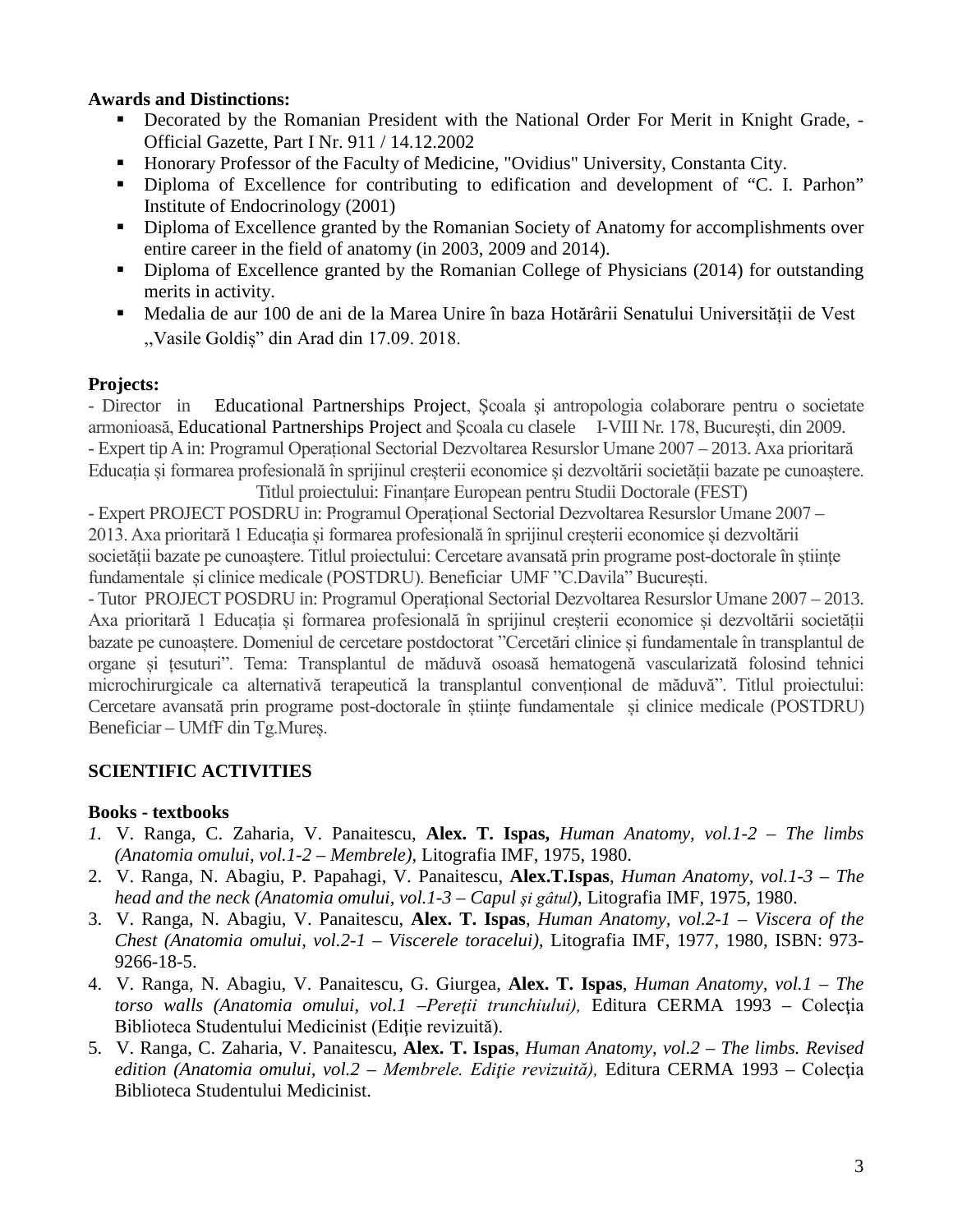- 6. V. Ranga, C. Zaharia, V. Panaitescu, **Alex. T. Ispas**, *Human Anatomy, vol.3 – The head and the neck. Revised edition (Anatomia omului, vol.3 – Capul şi gâtul. Ediţie revizuită)*, Editura CERMA 1993 – Colecţia Biblioteca Studentului Medicinist.
- 7. **Alex. T. Ispas,** L. O. Stroica, A.-D. Robe, *Lexicon of human anatomy*. *The etymology of anatomical terms (Lexicon de anatomie a omului. Etimologia termenilor anatomici)*, Editura Medicală Callisto, Bucureşti, 2016.
- 8. Adina-Brândușa Baciu, Laura-Oana Stroică, Adin-Daniel Robe, **Alex. T. Ispas,** ANTROPOLOGIE MEDICALĂ. Elemente introductive, ediție bilingvă, Edit. Universitară ,,Carol Davila", Bucureşti, 2017, distinsă cu Diploma Salonului de Carte Universitară pentru apariție editorială remarcabilă a anului universitar 2016-2017, București, octombrie 2017.

## **Chapters in books**

- 1. **Alex. T. Ispas** et al., *Anatomie sectionelle du mediastin* în S. A. Georgescu, **Alex. T. Ispas**, L. Phillipe, D. Colin, B. Senecail, M. Bellet, *Cours de radio-anatomie*, edité par le Département Scientifique du Laboratoire GUERBET, 1994, pp.163-167.
- 2. **Alex. T. Ispas** (coordinator and author /coordonator şi autor), *Human Anatomy & Physiology* – *with practical applications (Anatomia şi fiziologia omului – cu aplicaţii practice),* Editura Didactică şi Pedagogică, Bucureşti, 2000, ISBN: 973-30-9373-4.
- 3. **Alex. T. Ispas**, G. Lupu, *The development and anatomy of the heart (Dezvoltarea şi anatomia cordului),* în vol. *Treatise on cardiology (Tratat de cardiologie)*, sub red. Prof. Dr. Costin Carp, Ed. National, 2002, pp. 17-54.
- 4. **Alex. T. Ispas,** D. Popescu, *Breast Anatomy (Anatomia sânului*) în vol. *Conservative treatment of early breast cancer (Tratamentul conservator al cancerului mamar incipient)*, sub red. Prof. Dr. G. Peltecu, Ed.Universitară "C.Davila", București, 2003, pp.15-20.
- 5. **Alex. T. Ispas** et al., *Anatomy and embryology of the heart (Anatomia şi embriologia cordului),* în vol. *Compendium on cardiovascular disease (Compendiu de boli cardiovasculare)* sub redacţia Prof.Dr.Maria Dorobanțu, Editura Universitară "Carol Davila" București, 2010, pp.1-45, ISBN: 073-8047-08-0.
- 6. **Alex. T. Ispas**, L. Stroică, B. Cristea, D. Selagea, Clinical anatomy of the facial regions (*Anatomia clinică a regiunilor feţei*), în vol. *Clinical Dermato-cosmetology (Dermatocosmetologie clinică)*, editori A. Katsambas, G.S. Ţiplica, Editura Curtea Veche, Bucureşti, 2012, pp.39-111, ISBN: 978- 973-1983-68-4.
- 7. Enyedi, M., **Ispas, A. T**., Filipoiu, F.M., Baciu, Adina, Stroică, Laura, *Usefulness of modern methods of sectional imaging in evaluating dimensional variability of the maxillary sinuses (Utilitatea metodelor moderne de imagistică secțională în evaluarea variabilității dimensionale a sinusurilor maxilare)*, în vol. *Antropologie şi societate*. Colecţia "Zilele Francisc I. Rainer", vol. 7, coordonatori: Andrei Kozma, Cristiana Glavce, Ed. ,,ASTRA Museum", Sibiu, 2015, pg. 379-384, ISBN: 978-606-733-066-3 (editură acreditată CNCS, categoria B).
- 8. **Ispas, A. T**. contributor to *Romanian medical encyclopaedia from the origins to the present (Enciclopedie medicală românească: de la origini până în prezent*), vol. IV, sub. red. Prof. Dr. N. Ursea, coordonator Acad. L. M. Popescu, Ed.Universitară "C.Davila", București, 2008, ISBN: 978-973-708-360-9.
- *9.* **Ispas, T. A.,** Enyedi, M., Stoică, Laura, Baciu, Adina, *Rolul metodelor de imagistică secțională în*  studiile antropologice, Antropologie și sănătate. Colecția "Zilele Francisc I. Rainer", vol. 8, Ed. Academiei Române, București, 2016, pg. 131-140, coordonatori: Andrei Kozma, Cristiana Glavce, Constantin Bălăceanu-Stolnici.
- *10.* **Alex.T. Ispas,** *Antropologia medicală în învățământul medical universitar din București,* Colectia Zilele Rainer, Editura Academiei Române, 2017, pag.64.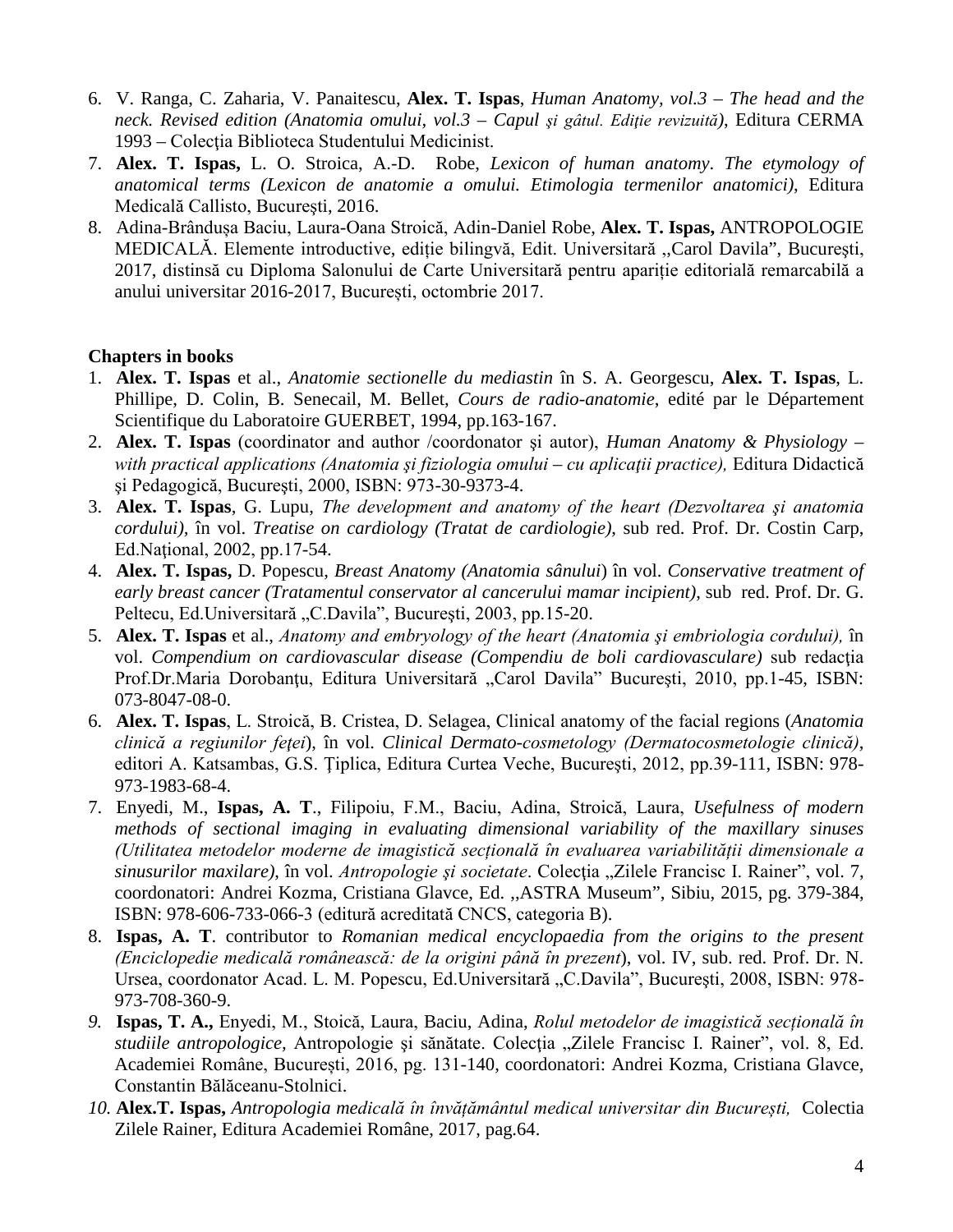*11.* **Ispas, TA,** Baciu, Adina, Robe, Adin-Daniel, *Aspecte etice ale sfatului genetic/ Ethical aspects of genetic counseling,* volumul *,,*Antropologie şi genetică*",* vol. 12, Ed. Academiei Române, București, 2019, pg. 93-96, coordonatori: Andrei Kozma, Cristiana Glavce, Constantin Bălăceanu-Stolnici, ISBN: 978-973-27-3067-6.

# **Coordinated books**

- 1. **Alex. T. Ispas**, G. Lupu, B. Cristea, F. Terteliu, Coord., *Human anatomy. Central Nervous System (Anatomia omului. Sistemul nervos central)*, Ed. Universitară "C.Davila", Bucureşti, 2005, ISBN: 973-708-032-7.
- 2. **Alex. T. Ispas**, G. Lupu, Coord., *Human anatomy. Genitals (Anatomia omului. Aparatul genital)*, Ed.Universitară "C.Davila", București, 2005, ISBN: 973-708-061-0.
- 3. **Alex. T. Ispas**, Mariana Budai, Fl. Filipoiu, E. Tarţa-Arsene, *Embryology. Guide of practical applications of microscopy (Embriologie. Ghid de lucrări practice de microscopie) vol. I*, Ed. Universitară "C.Davila", București, 2005, ISBN: 973-708-074-2.
- 4. **Alex. T. Ispas**, Mariana Budai, Fl. Filipoiu, E. Tarţa-Arsene, *Embryology. Guide of practical applications of microscopy (Embriologie. Ghid de lucrări practice de microscopie) – vol. II*, Ed. Universitară "C.Davila", București, 2006, ISBN: 978-973-708-193-3.

## **Scientific consultancy for the following books:**

- 1. Romanian Edition of Frank H. Netter, *Atlas of Human Anatomy (Atlas de anatomia omului)*, 3rd Edition 2006 and 4th Edition 2008, Editura Medicală Callisto, Bucureşti, ISBN: 978-973-872-617- 4.
- 2. Romanian Edition of Sadler, T.W, *Langman's Medical Embryology (Langman's Embriologie Medicală)*, 10th Edition 2008, Editura Medicală Callisto, Bucureşti, ISBN: 978-973-872-618-5.
- 3. Romanian Edition of Werner Kahle, Michael Frotscher, *Atlas of Human Anatomy. Nervous System and Sensory Organs (Atlas de anatomia omului. Sistemul nervos şi organele de simţ)*, Editura Medicală Callisto, Bucureşti, 2012, ISBN: 978-606-804-305-0.
- 4. Romanian Edition of Keith L. Moore, Arthur F. Dalley, Anne M. R. Agur, *Clinically Oriented Anatomy (Anatomie clinică. Fundamente şi aplicaţii)*, Editura Medicală Callisto, Bucureşti, 2012, ISBN: 978-606-804-310-4.

# **Articles in ISI specialty journals**

- 1. M. Vlad, N. Ionescu, **Alex. T. Ispas**, Claudia Stoica, E. Ungureanu, The histological changes of digestive organs in experimental decreases of hepatic venous outflow at the rat, *Romanian Journal of Morphology and Embryology*, 2007, 48(1), pp.33-39, [http://www.rjme.ro/RJME/resources/files/480107033039.pdf,](http://www.rjme.ro/RJME/resources/files/480107033039.pdf) ISSN 1220-0522.
- 2. M. Vlad, N. Ionescu, **Alex. T. Ispas,** E. Ungureanu, Claudia Stoica, Mophological study of congenital megaureter, *Romanian Journal of Morphology and Embryology*, 48(4), 2007, pp.381- 390, [http://www.rjme.ro/RJME/resources/files/480407381390.pdf,](http://www.rjme.ro/RJME/resources/files/480407381390.pdf) ISSN 1220-0522.
- 3. M. Vlad, N. Ionescu, **Alex. T. Ispas,** Ileana Giuvărășteanu, E.Ungureanu, Claudia Stoica, Morphological changes during acute experimental short-term hyperthermia, *Romanian Journal of Morphology and Embriology*, iunie 2010, 51(4), pp.739-4, [http://www.rjme.ro/RJME/resources/files/510410739744.pdf,](http://www.rjme.ro/RJME/resources/files/510410739744.pdf) (p-ISSN-1220-0522).
- 4. M. Vlad, C. Şerboiu, **Alex. T. Ispas**, Ileana Giuvărăşteanu, E. Ungureanu, N. Ionescu, Electron microscopy of the morphological changes in rat viscera during experimental hypertermic shock, *JMed Life*, 2013, 6(1), [http://www.ncbi.nlm.nih.gov/pmc/articles/PMC3624647/pdf/JMedLife-06-](http://www.ncbi.nlm.nih.gov/pmc/articles/PMC3624647/pdf/JMedLife-06-55.pdf) [55.pdf,](http://www.ncbi.nlm.nih.gov/pmc/articles/PMC3624647/pdf/JMedLife-06-55.pdf) (online ISSN 1844-3117, [www.medandlife.ro.](http://www.medandlife.ro/)
- *5.* Cornelia Rada, Mihai Andrei, Cristian Tieranu, **Alex,T.Ispas,** Carmen Diaconu, *Crohn`s disease – Psychosocial factors insolved case study,* Rev.Psih., vol.63, p.7- 19, București, ian.-martie 2017.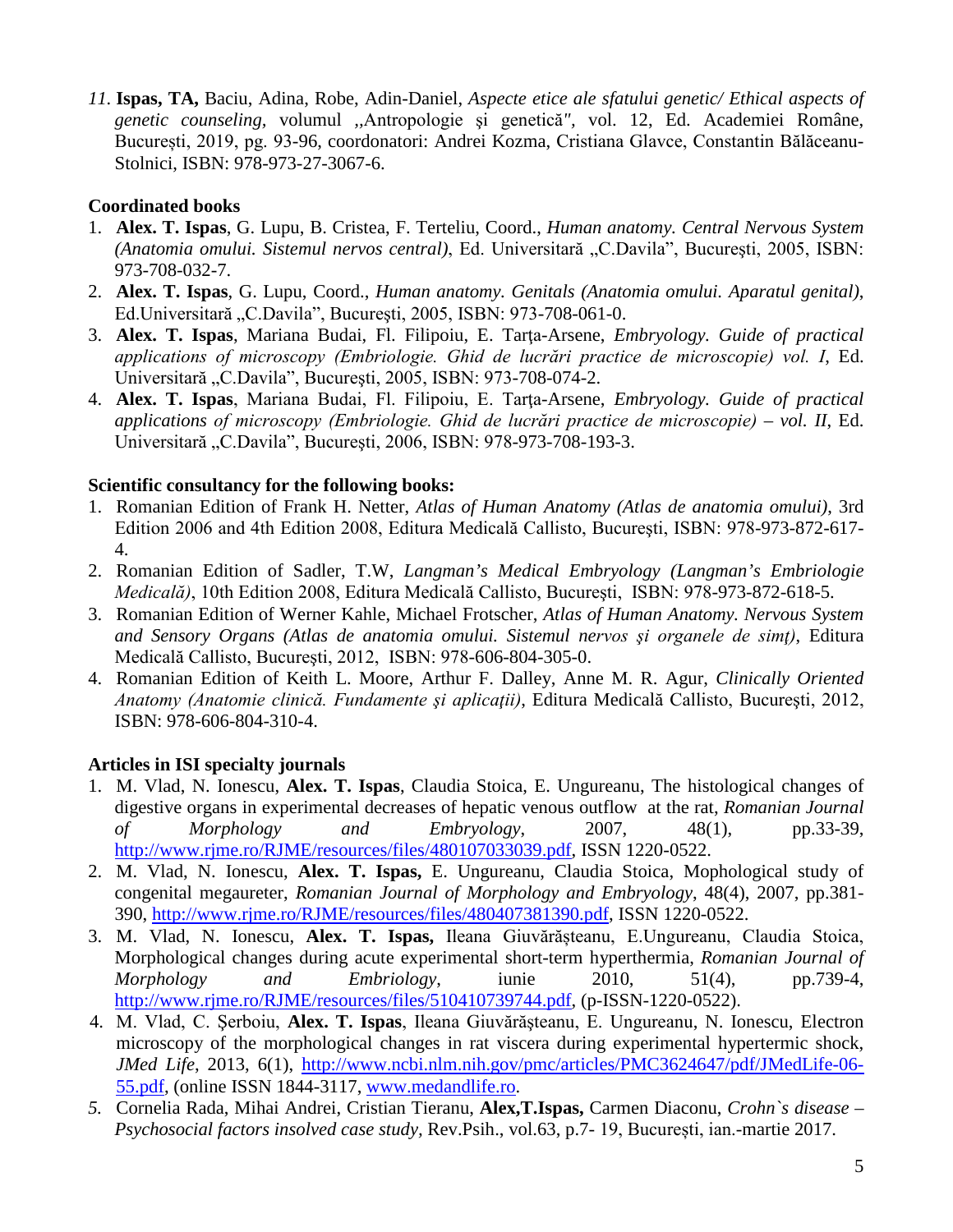- *6.* Cornelia Rada, Mihai Andrei, Cristian Țiereanu, **Alex.T. Ispas,** Carmen Diaconu, Adina Baciu, *Ulcerative colitis: Psychological factors insolved,* International Journal of Medical Research & Health Sciences, 2017, 6(4): 27-35.
- **7.** Robe, Adin Daniel, **Ispas, Alexandru T.,** Stroică, Laura Oana, Baciu, Adina Brîndușa, *Highlighting brain anatomical changes in alcohol abuse and dependence,* Proceedings of the Romanian Academy, Series B, 2019, 21(2), p. 99–110, Edit. Academiei Române.
- 8. Petrescu,M., Kozma, A., Lăzărescu, A., Lackner, A., Glavce, C., **Ispas, A.**, *Breast Cancer Therapy on Oral Health: Side Effects and Ethical Considerations*, Rom J Leg Med., 27(2), 2019, 73-77.

#### **Articles published in proceedings volumes of international conferences indexed ISI or PubMed**

- 1. F. Filipoiu, **Alex. T. Ispas**, M. Vlad, D. Popescu, G. Lupu, Considerations regarding the involvement of Meissner and Auerbach plexus at eso-gastric and gastro-duodenal junctions at rabbit, *Surgical and radiologic anatomy. Journal of clinical anatomy,* nr.21, 1999, Springer. ISSN 0930-1038.
- 2. **Alex. T. Ispas**, M. Vlad, R. Tomescu, E. Tarţa-Arsene, F. Filipoiu, D. Popescu, G. Lupu, Morphometric analyse of the intrahepatic vessls in experimental portal hypertension, *Surgical and radiologic anatomy. Journal of clinical anatomy,* nr.21, 1999, Springer. ISSN 0930-1038.
- 3. D. Popescu, Gabriela Popescu, **Alex. T. Ispas,** G. Lupu, F. Filipoiu, R. Tomescu, D. Barboi, Anatomic-clinical studies with computer assisted radioizotopic lymphography and lymphoscintigram in the oncological practice, *Surgical and radiologic anatomy. Journal of clinical anatomy,* nr.21, 1999, Springer. ISSN 0930-1038.
- 4. D. Popescu, Gabriela Popescu, Mariana Budai, **Alex. T. Ispas**, R. Tomescu, J. Ratsiu, A demonstration of fetal development of pelvic arteries using the method of vascular plastic replicas, *Surgical and radiologic anatomy. Journal of clinical anatomy*, nr.21, 1999, Springer. ISSN 0930- 1038.
- 5. Gabriela Popescu, D. Popescu, **Alex. T. Ispas,** G. Lupu, D. Barboi, Anatomic-clinical investigation of the lymphatic system with radioactive isotopes, *Surgical and radiologic anatomy. Journal of clinical anatomy,* nr.21, 1999, Springer. ISSN 0930-1038.
- 6. Gabriela Popescu, D. Popescu, **Alex. T. Ispas,** G. Lupu, F. Filipoiu, R. Tomescu, **Anatomicclinical study of splanchnic venous ultrasonography in diagnosis of portal hypertension,**  *Surgical and radiologic anatomy. Journal of clinical anatomy*, nr.21, 1999, Springer. ISSN 0930- 1038.
- 7. R. Tomescu, **Alex.T.Ispas,** F. Filipoiu, D. Popescu, G. Lupu, E. Tarţa-Arsene, Rectal porto-caval anastomoses. Morphometric study of the venous plexus of rectal wall**,** *Surgical and radiologic anatomy. Journal of clinical anatomy,* nr.21, 1999, Springer. ISSN 0930-1038.
- 8. R. Tomescu, **Alex. T. Ispas,** Gabriela Popescu, F. Filipoiu, D. Popescu, G. Lupu, N. Opriţescu, Arterial vascularisation of the pancreas-anatomic study using the method of vascular injection with acrylic polymers, *Surgical and radiologic anatomy. Journal of clinical anatomy,* nr.21, 1999, Springer. ISSN 0930-1038.
- 9. D. Popescu, G. Popescu, G. Lupu, **Alex. T. Ispas,** Etude experimentale comparative. L'analyse mophometrique de la densite arterielle au niveau de l'uterus et l'angio-ordinogramme tomographique (AOT) native et avec substance de contraste, *Archives of the Balkan Medical Union (The Official Jurnal of the Balkan Medical Union),* Vol.38, nr.1, march, 2003, pag.55-59, ISSN 0041-6940.
- 10. D. Popescu, Gabriela Popescu, G. Lupu, **Alex. T. Ispas***,* Comparative experimental study between the native and contrast angio-computer tomography and  $LUCA^{\circledast}$  programme for morphometric analysis of the arterial density in human and laboratory animals uterus, *Anatomical Science International,* vol.79, aug.2004, suppl. ISSN 1447-6959.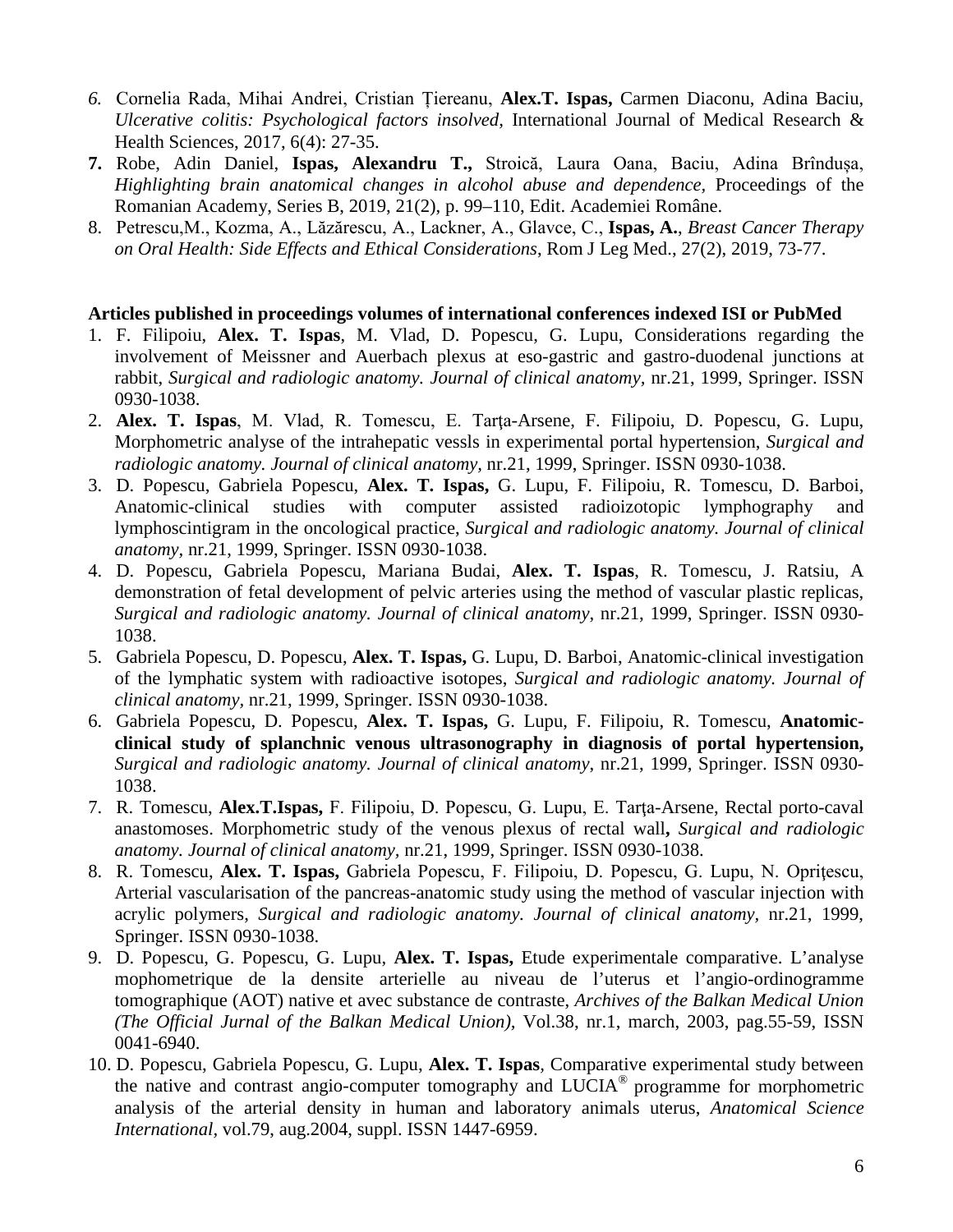11. D. Popescu, Gabriela Popescu, **Alex. T. Ispas,** J. Ratsiu, M. Oprescu, Demonstration of arterial irigation sources of the uterus using the method of vascular plastic replicas, *Italian Journal of anatomy and embriology,* vol.104, suppl.nr.1, 1999, ISSN 0004-0223 .

#### **Articles published in journals accredited CNCSIS (Consiliul National al Cercetarii Stiintifice din Invatamantul Superior / National Council for Scientific Research in Higher Education) A and B**  – 65 (selection).

- 1. Handolescu, Cerasela, **Ispas, Al. T**., *Ultrasonographic assessment of ulnar nerve diimensions at the level of Guyon canal,* Revista Română de Anatomie funcțională și clinică, macro- și microscopică și de Antropologie, vol. XV-Nr. 3, 2016, pag. 295-299.
- 2. Handolescu, Cerasela, **Ispas, Al. T**., *Median nerve dimensions, a predictive factor for carpal tunnel syndrome,* Revista Română de Anatomie funcțională și clinică, macro- și microscopică și de Antropologie, vol. XV-Nr. 3, 2016, pag. 310-315.
- 3. Sârbu, A.-E., Tampa, M., Sârbu, M.-I., Bulescu, I., Matei, C., Mihaila; D., Georgescu, S.R., **Ispas, A.-T**., *Anthropometric measurements of the orbit. A study on 332 orbital cavities using dry skulls,* Medicine in evolution, vol. XXII, Nr. 3, 2016, ISSN 2065-376X, indexed Index Copernicus.
- 4. Rada Cornelia, Andrei M., Ţieranu C., **Ispas A.T.,** Diaconu C.C., *Crohn's disease – psychosocial factors involved. Case study,* Rev. Psih., Vol. 63, Nr. 1, pp. 7–19, Editura Academiei, Bucureşti, ianuarie – martie 2017, BDI (Proquest, Psychinfo, Doaj, Index Copernicus International, etc.), ISSN 0034-8759.
- 5. Dogaru, I. Lupu, G., Diaconescu, B., Datu, L.C., Nechifor, Cristina Maria, **Ispas, A.T.,** *Involuntay movement disorders after thalamic and basal ganglia stoke*, Revista Română de Anatomie funcțională și clinică, macro- și microscopică și de Antropologie, vol. XVII-Nr. 1, 2018, pag. 46-48.
- 6. Lupu, G, Dragulescu, Luciana, Gheorghe, AT, Popescu, D. Stoică, Laura, **Ispas, A.T.,** *Successeful detection of critical coarctation of aorta in a young adut-case report,* Revista Română de Anatomie funcțională și clinică, macro- și microscopică și de Antropologie, vol. XVII-Nr. 1, 2018, pag. 64-68.
- 7. Dogariu, I, Costea C, Stroică, L, Lupu, G., **Ispas A.T.,** *The anatomical distribution of lacunar strokes – review from the literature and clinical cases*, Revista Română de Anatomie funcțională și clinică, macro- și microscopică și de Antropologie, vol. XVII-Nr. 1, 2018, pag. 30-36.
- 8. Lupu, Al.G., Stroică, Bododea, RS, Cristea, BM, Lupu, G., **Ispas A.T.,** *Correlation between leg lenth, bilateral symetry and unilateral preference*, Revista Română de Anatomie funcțională și clinică, macro- și microscopică și de Antropologie, vol. XVII-Nr. 2, 2018, pag. 154-159.
- 9. Lupu, Al.G., Stroică, Diaconescu, BI, Cristea, BM, L, Lupu, G., Marinescu, T, **Ispas A.T.,** *The relation between the calcanean inclination angly and the early diagnosis of flat feet*, Revista Română de Anatomie funcțională și clinică, macro- și microscopică și de Antropologie, vol. XVII-Nr. 2, 2018, pag. 165-169.
- 10. Bododea, RS, **Ispas A.T.,** Panus, V, Stroică, Lupu, Al.G., Lupu, G, *The morphological aspect of hip joint capsule, ligament and acetabular labrum in fetuses*, Revista Română de Anatomie funcțională și clinică, macro- și microscopică și de Antropologie, vol. XVII-Nr. 2, 2018, pag. 112-114.
- 11. R. Bododea, **Al.Th. Ispas,** Al.G. Lupu, V. Panus, Laura Stroică, G. Lupu, *[The disection of hip](http://revanatomie.ro/ro/abstract.php?an_rev=2018&nr_rev=2&nr_art=5)  [joint muscles in fetuses –](http://revanatomie.ro/ro/abstract.php?an_rev=2018&nr_rev=2&nr_art=5) thigh and gluteal region*, Revista Română de Anatomie funcțională și clinică, macro- și microscopică și de Antropologie, vol. XVII-Nr. 2, 2018, pag. 120-122.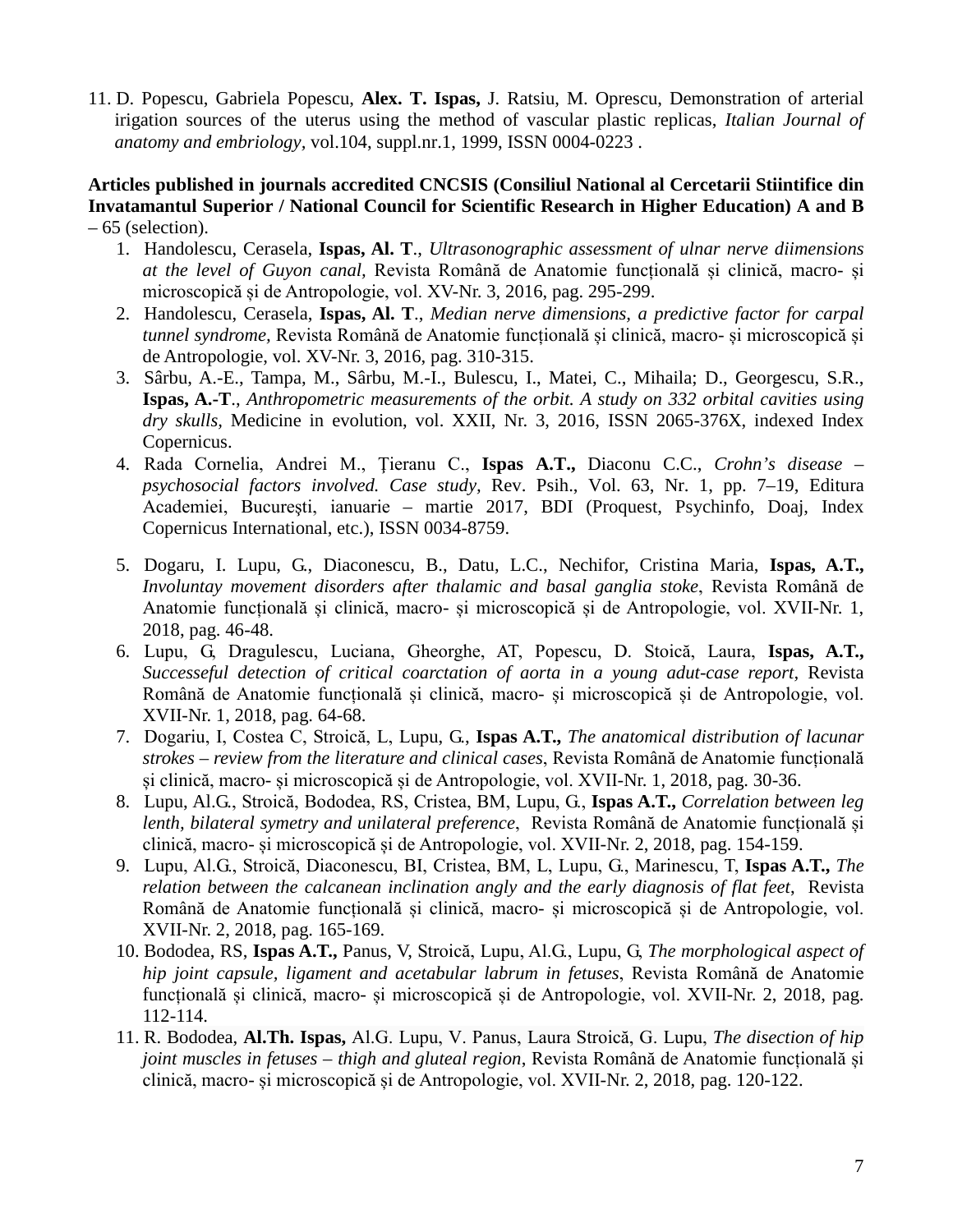12. Dumitru, I, **Ispas A.T.,** *[Surgical anatomy and useful landmarks of the intraorbital course of](http://revanatomie.ro/ro/abstract.php?an_rev=2018&nr_rev=2&nr_art=6)  [oculomotor nerves,](http://revanatomie.ro/ro/abstract.php?an_rev=2018&nr_rev=2&nr_art=6)* Revista Română de Anatomie funcțională și clinică, macro- și microscopică și de Antropologie, vol. XVII-Nr. 2, 2018, pag. 123-125.

#### **Papers presented at national and international conferences** – 160 (selection).

- 1. P. Blidaru, **Alex. T. Ispas**, A. Blidaru, *Coexistence du pancreas heterotopoque avec l'ulcère duodenal perforé: Discussion sur le problème*, VI-èmme Semaine Médicale Balkanique, VI-èmme Congrès Inetrnalkanique de Chirurgie, Atena, 1978.
- 2. V. Ranga, A. Chirculescu, **Alex. T. Ispas,** *The Ultrastructure of the blood thymus barrier in the ACTH induced thymus involution*, The 5-th European Anatomical Congres,The Prague, 10-14 sept. 1979.
- 3. V. Ranga, T. Şeicaru, **Alex. T. Ispas**, A.Turbatu, *Microvascularization del hidago en la vagotomia tronculara*, Al XI-lea Congres Internaţional de Anatomie, Mexico, 17-23 aug.1980.
- 4. **Alex. T. Ispas**, V. Ranga, M. Vlad, *L'aspect critique sur la modalité d'anastomoze portocave proposé par F.C.Calvalho au niveau de la jonction gastroesophagiène*, XVII-èmme semaine de l'Union Médicale Balkanique, Sophia, 1980.
- 5. D. Popescu, G. Popescu, **Alex. T. Ispas**, stud. J. Ratsiu, stud. M. Oprescu, *A demonstration of arterial irrigation sources of the uterus using the method of vascular plastic replicas*, The XVth Congress of the International Federation of Associations of Anatomistsand the 4th International Malpighi Symposium Rome, September 11 –16, 1999.
- 6. D. Popescu, G. Popescu, G. Lupu, **Alex. T. Ispas**, *L'evaluation anatomo-imagistique de la vascularisation arterielle uterine*, XXVI Congreso Internacional de la Sociedad de Cirugia del Mediterraneo Latino, Congreso de la Entente Medicale Mediterraneenne, Congreso Extraordinario 500 Aniversario de la Fundacion de la Union Medica del Mediterraneo Latino, Barcelona 31 mai – 1,2 Iunie 2001.
- 7. **Alex. T. Ispas**, *Innovation and tradition in the management of an Anatomy and Embriology museum*, Second International Congress on Anatomy Museum, 11-13 Dec. 2008, Napoli, Italia.
- 8. Ispas, Al. T., *Locul omului în natură,* Simpozionul internaţional interdisciplinar *Natura şi Omul,*  ediţia a XXVIII-a, "*Natura – carte și profesor pentru toți*"/ The Interdisciplinary International Symposium *Nature and Human,* the XXVIII th edition "*NATURE - book and teacher for all* ", 16- 17 noiembrie 2017, Ploieşti.
- 9. **Ispas, Al.T.,** Baciu, Adina, Stroică, Laura, Gaman, Laura Elena, Creţoiu D., *Sinuciderea – perspective antropologice/Suicide – anthropological perspectives,* revista Calitatea Vieții, Editura Academiei Române - ISSN 1018-0389; indexată BDI în SCOPUS, Index Copernicus, PAIS (Public Affairs Information Service), CEEOL, si Sociological Abstracts, 2017, Număr special dedicate rezumatelor comunicãrilor prezentate la Simpozionul cu participare internațională "Zilele Francisc I. Rainer" cu tema *Antropologie și demografie*, Academia Română, Bucureşti, 27-29 aprilie 2017, poz. 48, pag. 82-83 [http://www. revistacalitateavietii.ro/ 2017/CV-3-2017/CV-Zilele-Fr-I-](http://www.revistacalitateavietii.ro/2017/CV-3-2017/CV-Zilele-Fr-I-Rainer.pdf)[Rainer.pdf](http://www.revistacalitateavietii.ro/2017/CV-3-2017/CV-Zilele-Fr-I-Rainer.pdf)
- 10. Tarța-Arsene E., **Ispas Al.,** Fleșchiu Al., Ghigeanu Miruna, *Studiul anatomic și imagistic al unei variante anatomice aberante de arteră subclavie – artera lusoria*, Al XVIII-lea Congres al Societății Române de Anatomie cu participare internațională, Iași, 11-13 mai 2017, Editura "Gr. T. Popa" UMF Iași, volum de rezumate, ISBN 978-606-544-450-8.
- 11. **Ispas, T. A.,** *Aspecte de embriologie umană din perspectivă antropologică,* Conferința națională de antropologie ,,Zilele Francisc I. Rainer", ediţia de toamnă, cu tema *,,*Antropologie şi creativitate*",* Sâmbăta de Sus, 6 octombrie 2017.
- 12. Bratu, M. R., Diaconescu, B., Marinescu, T., Cristea, B**., Ispas, A.T.,** Filipoiu, F., *Evaluarea anatomiei trunchiului celiac pentru prezervarea stomacului în cursul pancreatectomiei distale cu*